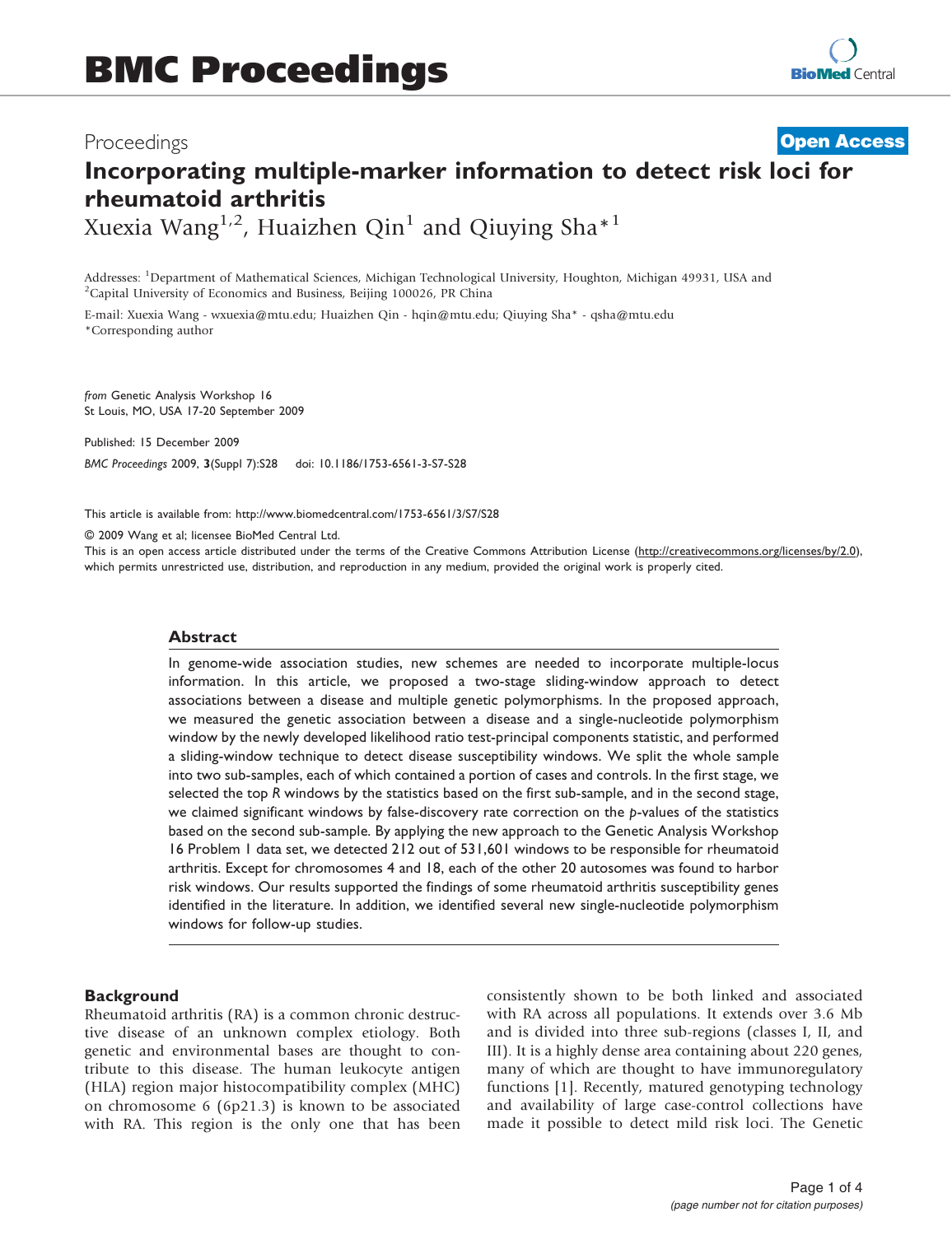Analysis Workshop 16 (GAW16) Problem 1 data set is such a large scale case-control study which contains genotypes at 531,689 single-nucleotide polymorphisms (SNPs) on chromosomes 1-22 for 868 cases and 1194 controls.

Recently, many approaches, e.g., Hotelling's  $T^2$  test [\[2,3\]](#page-3-0) and the linkage disequilibrium (LD) contrast tests [[4](#page-3-0),[5](#page-3-0)], have been proposed to detect multiple-marker association. The Hotelling's  $T^2$  test and the LD contrast test compare the means and the variance-covariance matrices of genotype scores between cases and controls, respectively. More recently, we proposed a likelihood ratio testprincipal component (LRT\_PC) to compare the means and the variance-covariance matrices of genotype scores simultaneously [[6](#page-3-0)]. However, all of these approaches only allow a SNP region of several to tens of markers.

In this article, we report a novel genome-wide slidingwindow approach to detect genetic association between a trait and SNP regions. This approach integrated the LRT\_PC with the concept of sliding window [[7](#page-3-0)] and the basic idea of two-stage approaches [\[8\]](#page-3-0). Applied to the GAW16 Problem 1 data set, our approach yielded results that support the findings in the literature of some RA susceptibility genes on chromosomes 1, 2, and 6 and detected more SNP windows for follow-up studies.

# Methods

# LRT\_PC statistic

We recently proposed a LRT\_PC approach to test the association between a given SNP window and a disease status [\[6\]](#page-3-0). To calculate the test statistic, we first perform principal component (PC) analysis to the genotype scores of the sampled individuals. Then, the LRT\_PC test statistic is given by  $LRT \_\textit{PC} = (m + n) \log |\hat{\Sigma}_{pool \_\textit{pc}}| - n \log |\hat{\Sigma}_{case \_\textit{pc}}| - m \log |\hat{\Sigma}_{control \_\textit{pc}}|$ , where  $n$  and  $m$  are the numbers of cases and controls, respectively, and the  $\hat{\Sigma}$  values are the sample variancecovariance matrices of the first K PCs in cases, controls, and the pooled sample, respectively. Wang et al. [\[6\]](#page-3-0) showed that the LRT\_PC test is more powerful than the Hotelling's  $T^2$  $T^2$  test and the LD contrast test [2-[5](#page-3-0)] in most cases. The power of the LRT\_PC test is perhaps due to its ability to capture the differences of the means and the variance-covariance matrices of genotype scores in cases and controls simultaneously.

#### Two-stage sliding-window approach

Because the LRT\_PC test may be more powerful than other multi-marker tests, we wanted to use it to analyze the data set of GAW16 Problem 1. However, the LRT\_PC can only be applied to a small chromosome region. To apply the LRT\_PC to genome-wide association studies,

we propose a sliding-window approach [\[7\]](#page-3-0). To use sliding windows, we divide all SNPs into contiguous overlapping windows and apply the LRT\_PC in each window. Suppose that we use windows with a window size of S, then, all the SNPs can be divided into windows 1 to  $S_1$ , 2 to  $S + 1$ , 3 to  $S + 2$ , and so on.

Because we do not know the distribution or asymptotic distribution of the test statistic LRT\_PC, we need to use a permutation approach to estimate the p-value of the test. For a genome-wide association study, the number of windows usually is more than 500,000 and the number of permutations usually is no less than 1000 (100,000 permutations were used in this study). The computation is not feasible for the sliding-window approach discussed above. Thus, we propose a two-stage approach. In the two-stage approach, we split all individuals into two sub-samples. In the first stage, by assuming that all individuals are genotyped at all SNPs, we use the first sub-sample to select R most promising SNP windows with the largest values of the LRT\_PC statistic calculated via the first sub-sample. In the second stage, only the genotypes at SNPs within the R most promising windows are used. In this stage, we use the second sub-sample to assess P values for the R selected windows by permutations and claim significance by the falsediscovery rate (FDR) correction in Benjamini and Hochberg [[9](#page-3-0)]. For the two-stage approach, we only need to do permutations in the second stage. Thus, the two-stage approach is computationally much more efficient than one-stage approach.

To analyze the data set of GAW16 Problem 1 using LRT\_PC based two-stage sliding-window approach, we use the following settings: window size is 5; the number of windows selected in the first-stage, R, is 1000; the sample size of the first sub-sample is 15% of the total sample (15% cases and 15% controls). In the first stage, the number of PCs used in the LRT\_PC test in each window is 5, i.e., we do not perform PC analysis. In the second-stage, the number of PCs used in the LRT\_PC test in each window,  $K$ , is decided by the fact that the first  $K$ PCs can explain 85% of the total variability.

To choose the sample size of the first sub-sample, we did a power analysis based on a single-marker test similar to that of Wang et al. [[8](#page-3-0)]. Our results showed that the optimal value of the sample size of the first sub-sample is between 10% and 30% of the total sample. We use the results based on a single-marker test as a reference to choose the sample size of the first sub-sample in this study (15% of the total sample).

As pointed by Skol et al. [\[10](#page-3-0)], our proposed two-stage approach may be not as powerful as joint analysis.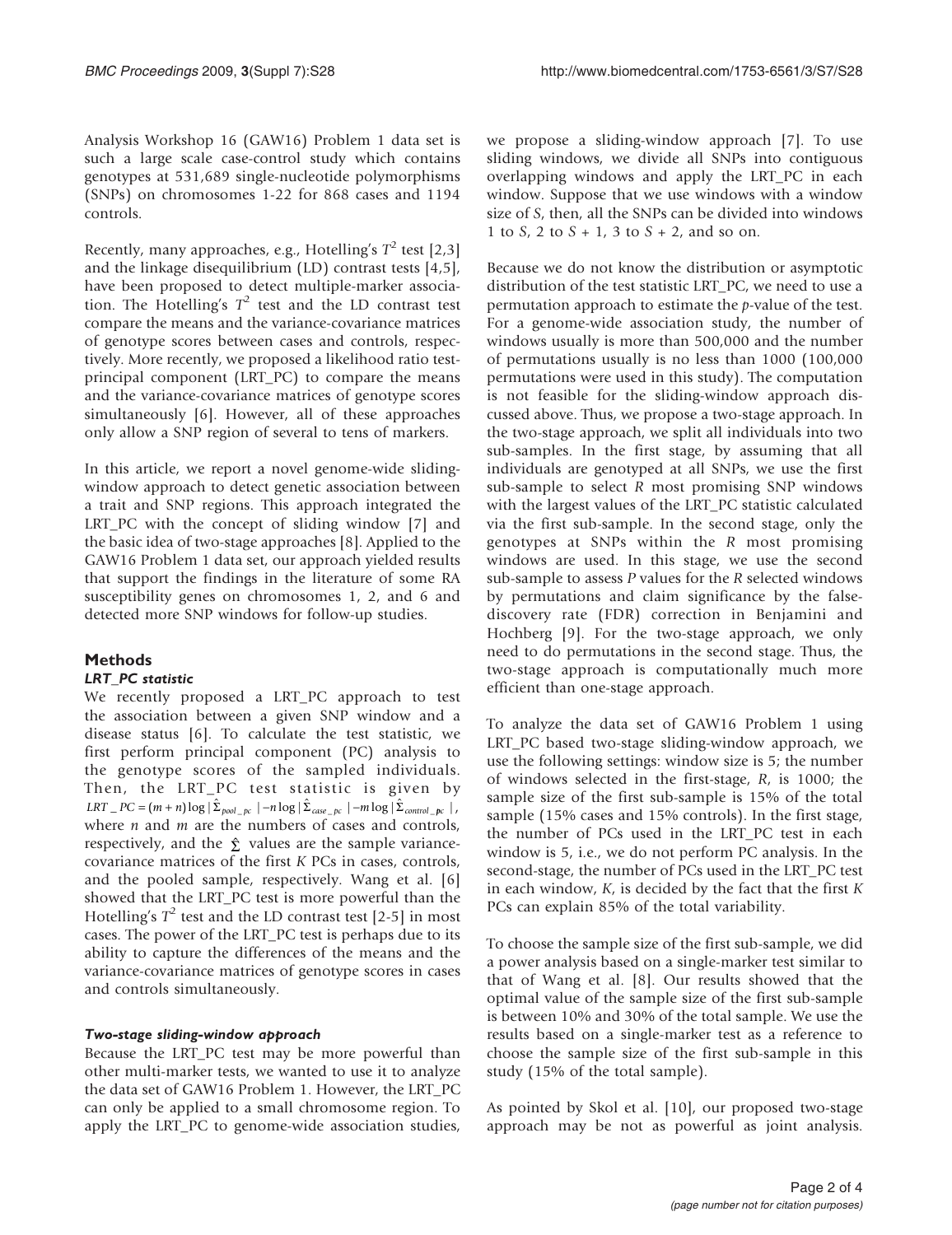Table 1: The details of non-overlapped significant windows

| However, the results of Skol et al. also showed that when |
|-----------------------------------------------------------|
| the sample size of the first sub-sample is small (15% of  |
| the total sample), the power difference between the two-  |
| stage approach and joint analysis is also small. To       |
| compare the power of the two-stage and one-stage          |
| approaches, we have done a small scale simulation         |
| study (10,000 SNPs and 1000 permutations). The            |
| simulation results showed that when the first sub-        |
| sample is 15% of the total sample, the power difference   |
| between the two approaches is also small. In summary,     |
| compared with the joint analysis and one-stage            |
| approach, our proposed two-stage approach has a           |
| small power loss in exchange for a big increase in        |
| computational efficiency.                                 |
|                                                           |

#### **Results**

We applied the proposed two-stage sliding-window approach to analyze the RA data set from GAW16 Problem 1. After removing duplicated and contaminated samples, this data set contained genotypes at 531,689 SNPs on chromosomes 1-22 for 868 cases and 1194 controls. The missing genotypes were imputed using the method of Browning and Browning [[11\]](#page-3-0). First, we used the first sub-sample to calculate the LRT\_PC statistic for each of the 531,601 windows and selected 1000 of the most promising windows with the largest values of the LRT\_PC test statistic. Then, we used the second subsample to calculate the LRT\_PC test statistic for each of the 1,000 selected windows and used 100,000 permutations to evaluate the p-values. In total, we discovered 212 significant windows by the FDR correction at a nominal level 0.05, among which 126 windows are on chromosome 6. Many of the 212 windows are overlapped, especially for the windows on chromosome 6. After merging the overlapped windows, there were 68 nonoverlapped windows left. Among the 68 windows, 26 of them were on chromosome 6. The 26 windows on chromosome 6 were in a region (28,292,350 to 33,349,147 bp) in high LD with HLA-DRB1, a factor known to have a strong association with RA. The details of these non-overlapped windows (except those on chromosome 6) are summarized in Table 1.

For validation purposes, we used the SNP Search Engine to find genes which contain or are near to SNPs that were discovered. We found rs2357135 nesting at "2q32", which is near to gene "STAT 4" and thus supported the finding in Remmers et al. [\[12\]](#page-3-0). In addition, our discoveries supported the findings of FCRL3 on chromosome 1 [\[13](#page-3-0)] and HLA region (MHC) on chromosome 6 [[1](#page-3-0)]. Additionally, we detected many novel risk windows for follow-up studies. Except for chromosomes 4 and 18, each of the other autosomes was found to carry risk windows. For example, we detected SNP rs2047465 which nests in gene *SDK2* on chromosome 17.

| Window<br>ID    | Chr | <b>Physical Location</b> | Genes                | <b>References</b> |
|-----------------|-----|--------------------------|----------------------|-------------------|
| I               | I   | 792429, 1071463          | FAM87B,              |                   |
|                 |     |                          | $Cl$ orf $159$       |                   |
| 2               | I   | 149769454, 149786537     | FCRL3                | $[13]$            |
| 3               | 2   | 139347733, 139370993     | NXPH <sub>2</sub>    |                   |
| 4               | 2   | 158103376, 158124755     | <b>CYTIP</b>         |                   |
| 5               | 2   | 192062916, 192117323     | MYOIB                |                   |
| 6               | 2   | 193087360, 193117091     | STAT4                | $[12]$            |
| 7               | 2   | 204487030, 204527849     |                      |                   |
| 8               | 2   | 217410540, 217413523     |                      |                   |
| 9               | 3   | 61980695, 61998337       | PTPRG                |                   |
| $\overline{10}$ | 3   | 112000554, 112031324     |                      |                   |
| П               | 5   | 25934777, 25967191       |                      |                   |
| 12              | 5   | 111055309, 111062116     |                      |                   |
| 13              | 5   | 137614229, 137669929     | GFRA3                |                   |
| 14              | 5   | 175278829, 175508504     |                      |                   |
| 15              | 7   | 35309745, 35321578       |                      |                   |
| 16              | 8   | 20380853, 20411350       |                      |                   |
| 17              | 9   | 34654488, 34675940       | CCL <sub>27</sub>    |                   |
| 18              | 9   | 84179401, 84220779       | SLC <sub>2</sub> 8A3 |                   |
| 19              | 9   | 91845119, 91920813       |                      |                   |
| 20              | 10  | 5016096, 5053944         |                      |                   |
| 21              | 10  | 49685217, 49698112       | WDFY4                |                   |
| 22              | 10  | 87994785, 88004329       | GRID I               |                   |
| 23              | ш   | 67868248, 67886182       | LRP5                 |                   |
| 24              | Ш   | 68807443, 68825321       |                      |                   |
| 25              | 12  | 130500249, 130524477     |                      | hypothetical      |
|                 |     |                          |                      | LOCI 16437        |
| 26              | 13  | 73411181, 73419864       | KLF I 2              |                   |
| 27              | 13  | 113652806, 113781019     | FAM70B               |                   |
| 28              | 14  | 31921536, 31942503       | AKAP6                |                   |
| 29              | 14  | 80898925, 80930993       | STON <sub>2</sub>    |                   |
| 30              | 15  | 72678184, 72721493       |                      |                   |
| 31              | 16  | 2452524, 2582219         | $C16$ orf $59$       |                   |
| 32              | 16  | 9214168, 9232588         |                      |                   |
| 33              | 16  | 12651732, 12676977       |                      |                   |
| 34              | 16  | 64715655, 64730155       |                      |                   |
| 34              | 16  | 64715655, 64730155       |                      |                   |
| 35              | 16  | 64735494, 64764278       |                      |                   |
| 36              | 16  | 67451454, 67514126       | TMCO7                |                   |
| 37              | 17  | 34194598, 34251205       | PIP4K2B              |                   |
| 38              | 17  | 68919134, 68930918       | SDK <sub>2</sub>     |                   |
| 39              | 19  | 41254897, 41282169       | WDR62                |                   |
| 40              | 22  | 24746347, 24757608       | MYO I 8B             |                   |
| 41              | 22  | 24760841, 24782942       |                      |                   |
| 42              | 22  | 43076969, 43084289       |                      |                   |
|                 |     |                          |                      |                   |

Note: There are 26 significant non-overlapped windows on chromosome 6 which are in a region (28,292,350 to 33,349,147 bp) in high LD with HLA-DRB1, a factor known to have a strong association with RA. We did not list those 26 non-overlapped significant windows due to space limitations.

#### **Discussion**

In this article, we proposed a two-stage sliding-window approach and, in each window, our recently proposed LRT\_PC test was applied to test the association between a window and a disease. Then, we applied the method to GAW16 Problem 1 to detect risk windows for RA. Different existing RA association studies discovered diverse susceptibility genes on all chromosomes except for MHC candidate